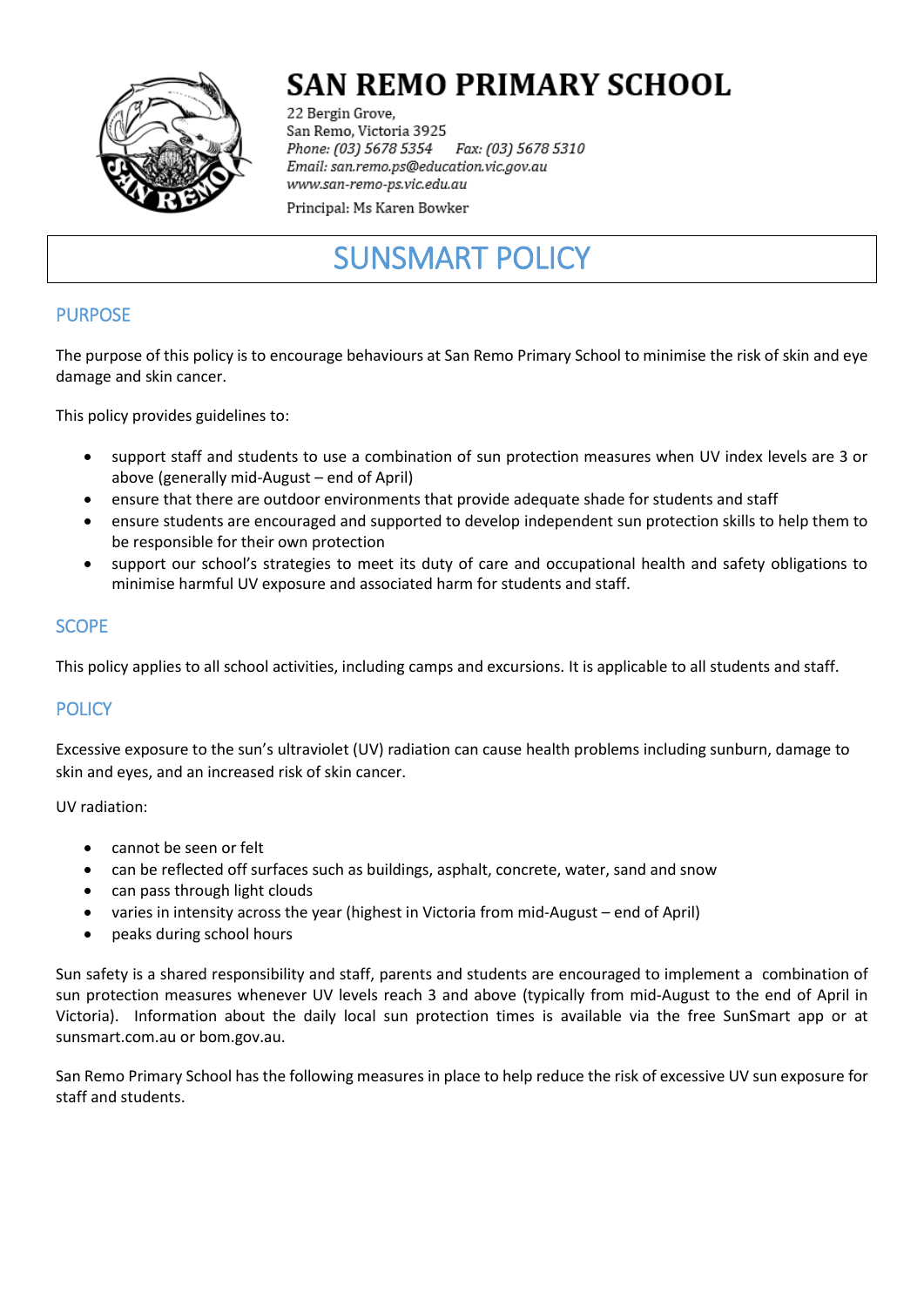### Shade

San Remo Primary School will provide sufficient options for shelter and trees to provide shade on school grounds, particularly in places such as:

- where students congregate for lunch
- outdoor lesson areas
- popular play areas
- assembly areas

When building works or grounds maintenance is conducted at San Remo Primary School that may impact on the level of shading available to staff and students, a review of the shaded areas available will be conducted and further shading installed as appropriate.

#### Sun protective uniform/clothing

San Remo Primary School's school uniform and dress code includes sun-protective clothing, including:

- loose, cool, closely-woven fabric
- shirts with a collar and/or high necklines
- tops with elbow length or long sleeves
- longer style shorts and skirts
- rash vests or t-shirts for outdoor swimming activities.

In terms 1 and 4, students are required to wear a school hat or another hat style that protects the face, neck and ears when outdoors, for example broad-brimmed, legionnaire or bucket. Students who are not wearing appropriate protective clothing or a hat may be asked to play in the shade or in a suitable area protected from the sun.

#### Sunscreen

San Remo Primary School encourages all staff and students to apply SPF30 (or higher) broad-spectrum, water-resistant sunscreen daily whenever UV levels reach 3 and above. Sunscreen should be applied at least 20 minutes before going outdoors, and reapplied every two hours according to [manufacturer'](https://www.tga.gov.au/book/4-labelling-and-advertising)s instructions.

San Remo Primary School has strategies in place to remind students to apply sunscreen before going outdoors for example reminder notices in the school newsletter.

Staff and families should role model SunSmart behaviour and are encouraged to apply SPF 30 (or higher) broadspectrum, water-resistant sunscreen when outside.

#### Curriculum

Students at our school are encouraged to make healthy choices, and are supported to understand the benefits and risks of sun exposure. San Remo Primary School will address sun and UV safety education for all year levels.

Staff are encouraged to access resources, tools, and professional learning to enhance their knowledge and capacity to promote sun smart behaviour across the school community.